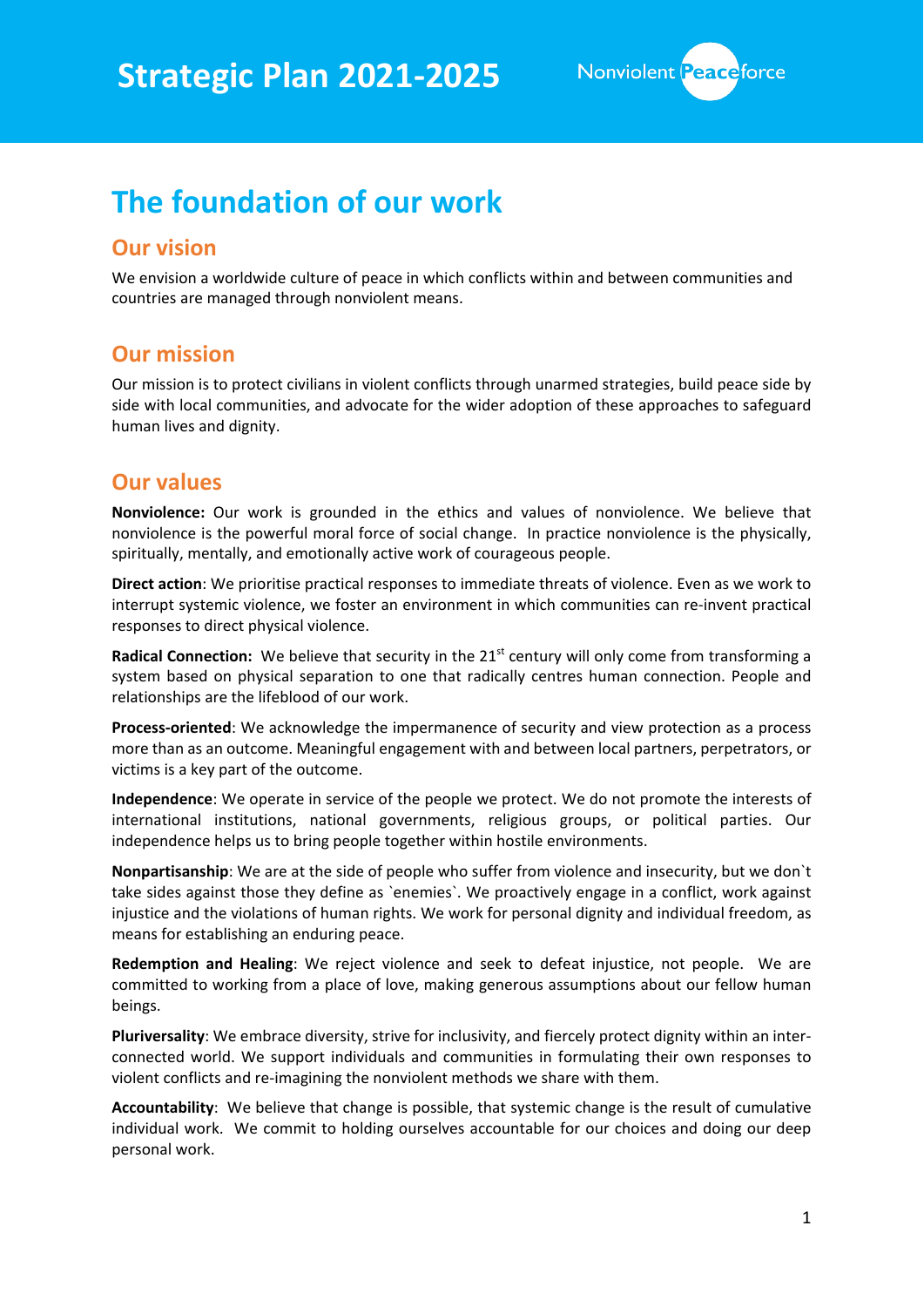# **Our method**

We carry out our mission through the unique tool of unarmed civilian protection (UCP). UCP refers to the engagement of unarmed civilians working to reduce cycles of violence and increase the safety and security of civilians impacted by violent conflict. It prioritises direct physical protection to immediate threats of violence, even as we work to interrupt systemic violence. UCP is guided by principles of nonviolence, non-partisanship, primacy of local actors, and civilian-to-civilian action.

# **Our strategic framework and theory of change**

Our strategic framework brings our vision, mission and method together and guides our staff in their application of UCP. Within situations of violent conflict our own application of UCP aims to *enhance the safety and security of civilians and their potential to build peace* by:

- 1. providing direct physical protection to populations and individuals experiencing threats of violence;
- 2. strengthening local infrastructures for violence prevention, self-protection, conflict management, and peacebuilding; and
- 3. increasing and improving the responsiveness of duty bearers, state, and non-state actors to protect civilians.

We complement our own application of UCP, by *advancing Unarmed Civilian Protection as a field of practice* through:

- 1. fostering am engaged community of practice;
- 2. increasing policy support, recognition, and funding for UCP; and
- 3. mainstreaming UCP methods and principles into third-party responses to conflict.

Together these two strategic aims contribute to our overarching goal of *interrupting cycles of violence and enhancing nonviolent responses to conflict* and move us closer to our vision of a worldwide culture of peace. We believe that *if* we accelerate the application and recognition of UCP *then* cycles of violence are interrupted and nonviolent responses to conflict are enhanced *because* UCP enables us to prevent violence and catalyse local actors to strengthen their own nonviolent responses to conflict.

## **Our core competencies**

Our community-driven approach to UCP continuously generates innovation as our staff and local partners adapt it to their own context, emerging trends, and different fields of practice. By applying a UCP lens to specific fields of practice across countries, we have developed competency in the following fields:

- 1. Women Peace and Security
- 2. Protection of Children
- 3. Protection in Humanitarian Emergencies
- 4. Inclusive Ceasefires and Peace Processes
- 5. Social Cohesion

By interweaving UCP with these fields of practice, we provide a unique contribution to these fields and allow the practice of UCP to evolve.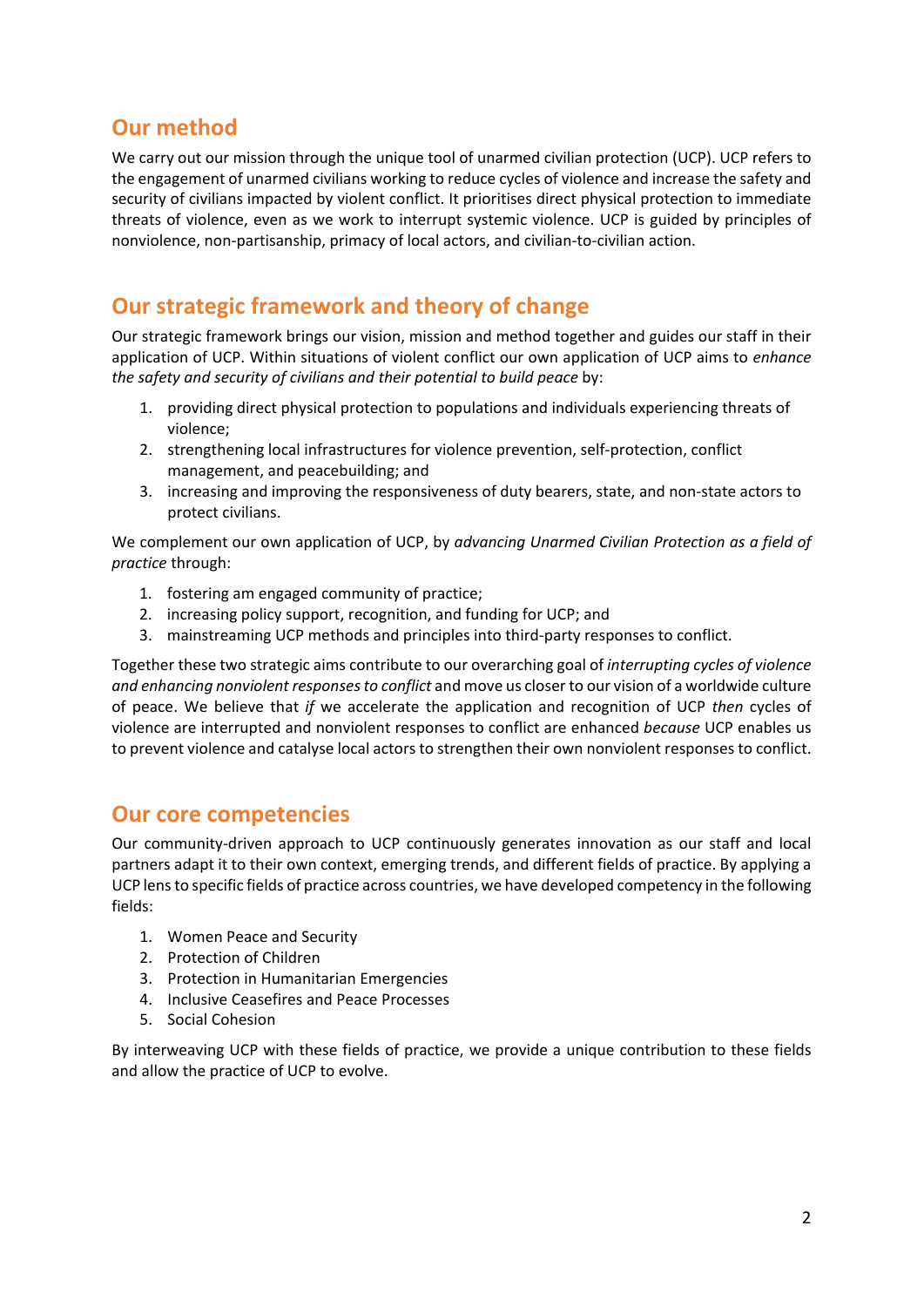# **Our strategic priorities for 2021-2025**

Our strategic priorities for 2021-2025 are presented in three components: acceleration, innovation, and consolidation.

- 1. **Acceleration** of the application of UCP to reach more people threatened by violence.
- 2. **Innovation** of the practice of UCP to respond to emerging trends and threats; and
- 3. **Consolidation** of our organisational capacity to serve as the foundation for acceleration and innovation efforts.

Each of these priorities serves to maximise the impact of efforts – by ourselves and others – to interrupt cycles of violence and enhance nonviolent responses to conflict.

# **A new story of security**

There is growing recognition that many of the existential threats the world is facing are rooted in a mechanistic worldview or paradigm. Martin Luther King called this "our thing-oriented civilization". It is a story of separation of humans from nature; of humans from each other through divisions of class, religion, race, and gender; and of the Self from our integral, interconnected being. It has led us to extract, exterminate and push species, cultures, and communities to extinction, while dividing us as a society, and alienating us from our humanity. It separates the powerful from the consequences of their actions (Shiva, 2019). The world needs to be able to tell a different story if it is to survive – a story of interdependence, purpose, and sufficiency, a person- and planet-oriented civilisation.

Pioneers across the world are working to bring this new story to life. The shift from retributive justice to restorative justice, or from industrial agriculture to agroecology is in essence a shift from separation to interdependence. We believe it is time for a similar shift in the field of security; a field that relies so heavily on walls and technology, designed to isolate, or eliminate threats, and allow the privileged few to enjoy their safety in separation from a dehumanised other. We believe that UCP can contribute to such a shift. UCP presents a new story of security, a story in which security can be experienced through greater connectivity with the 'enemy other'. Over the next 5 years and beyond, we will work to bring this story to life. And we will not stop there. We will reach out to pioneers in other fields of practice who tell a similar story, so that these separate stories can be woven together into a roadmap that can guide the global community in meeting its existential threats with courageous compassion.

## **Acceleration**

Over the past two decades we have transformed existing civil society practices of protective accompaniment and nonviolent self-protection into the multi-dimensional practice of UCP. We have tested its applicability and proved its effectiveness in a variety of places from the Philippines to South Sudan and Iraq. Through persistent advocacy and sustained protection work, there is now greater acceptance of UCP both within the UN security Council and among communities at the front lines of civil wars. In the face of wide-spread violence against civilians, the impending threat of climate chaos, and the rise of authoritarian rulers, we feel called upon to accelerate our efforts by bringing UCP into the public domain and integrating it into a global nonviolent movement for change.

### **What is our goal for 2025?**

In the next 5 years we will accelerate the application of UCP, so that more communities caught in cycles of violence and militarisation can be reached. The most effective way for us to do that is by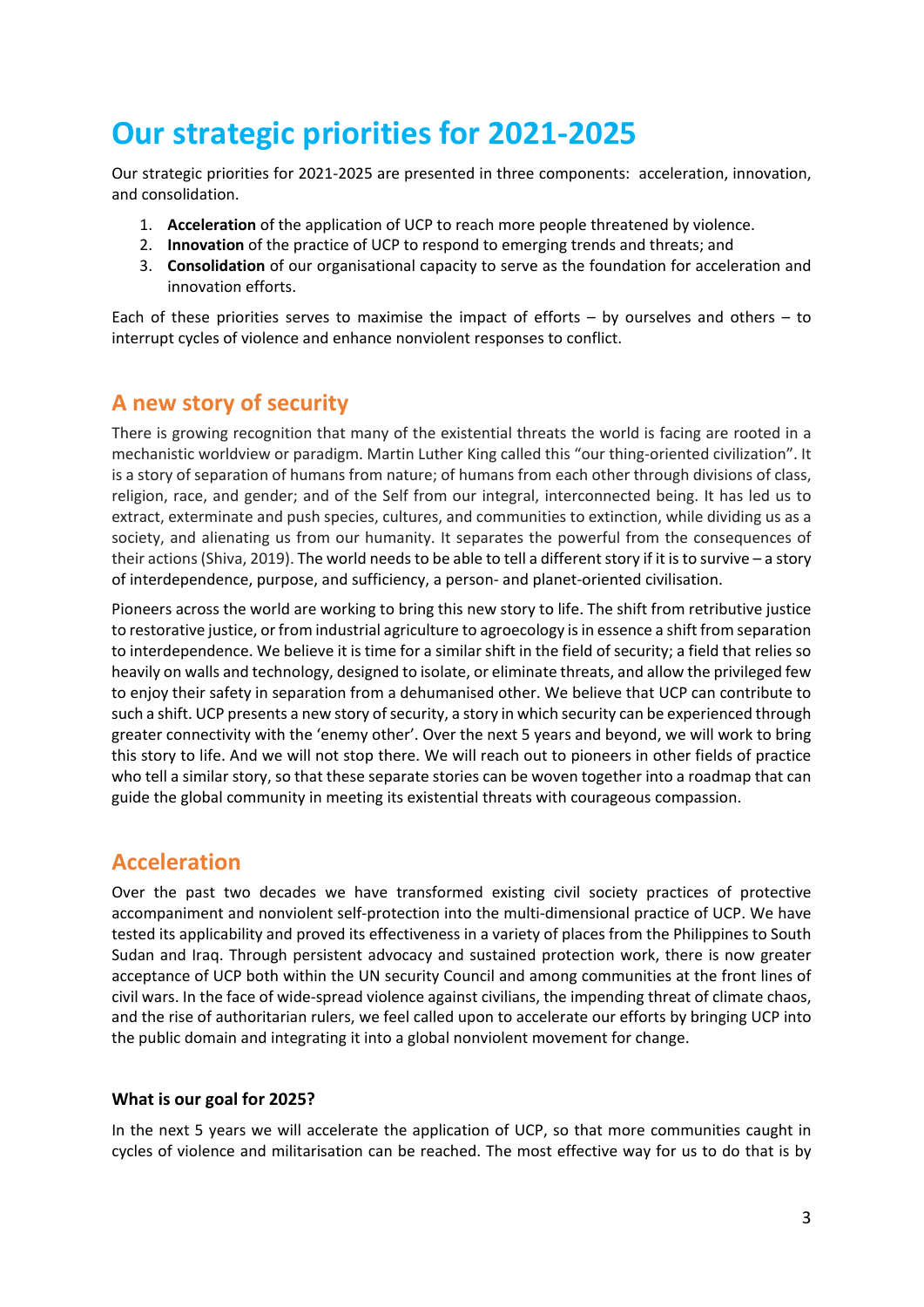making the practice of UCP more widely available and accessible to others. Therefore, our goal for 2025 is the development of UCP as a recognised field of practice.

### **How will we realise this goal?**

We envision that by 2025 we will have:

- **Established a functioning and inclusive network of UCP pioneers** that catalyse the process of developing the field of practice, identified common goals, and piloted avenues for collaborative effort and shared advocacy.
- **Created a shared UCP knowledge base in different languages**, collected credible evidence, mapped accredited courses on UCP, facilitated dialogue and critical analysis, formulated common sets of ideas for research, and shaped shared beliefs.
- **Developed standards of practice,** exemplary models, innovative approaches, codification of key terms and values, and training on core UCP as well as UCP-inspired protection that UCP actors and humanitarians, peacebuilders and peacemakers have integrated into their work.
- **Enabled a conducive funding and policy environment** that supports broader application of UCP, and organised funding streams that distributes funds across the field of practice, including community networks at the front lines of emerging conflicts.
- **Mainstreamed UCP methods and principles into third-party responses to conflict** (national and international), trained humanitarian agencies or peace actors, contributed to the centrality of protection in humanitarian action, and enhanced recognition of unarmed approaches to protection of civilians.
- **Connected UCP to a global movement aimed at triggering a paradigm shift**, a different way of viewing security, humanity, and the world around us.

While the development of UCP as a field of practice, may maximise our impact in the long term, the protection of men, women, and children at the frontlines of wars cannot be put on hold. Besides, it is our work on the ground that provides us the expertise we need to ensure that the field of practice remains grounded in the reality of the people most affected by violence. Therefore, we will simultaneously accelerate our own efforts in the next 5 years to respond to the protection needs of people in situations of violent conflict. We envision that by 2025 we will have:

- **Expanded our own operations** in at least two additional countries.
- **Accelerated training and crisis response support** to communities in countries or areas where we do not have a long-term presence and drawn these groups into the global community of UCP practice.
- **Enhanced regional and trans-national programming** in Africa, Asia, and the Middle East.

## **Innovation**

In the past decade we have adapted the practice of UCP to global and local trends in various ways. We have enhanced community ownership of direct protection efforts and strengthened the leadership of staff from the Global South. We have connected our immediate protection responses more firmly to longer-term efforts to counter systemic violence. We have pushed back at risk-aversion among humanitarian actors and developed an innovative approach to ceasefire monitoring that provides counterweight to military-driven peace processes. We have demonstrated the synergy between protection and participation in Women Peace and Security through the mobilisation of women as protectors of their own communities. As new trends and developments are emerging, it is important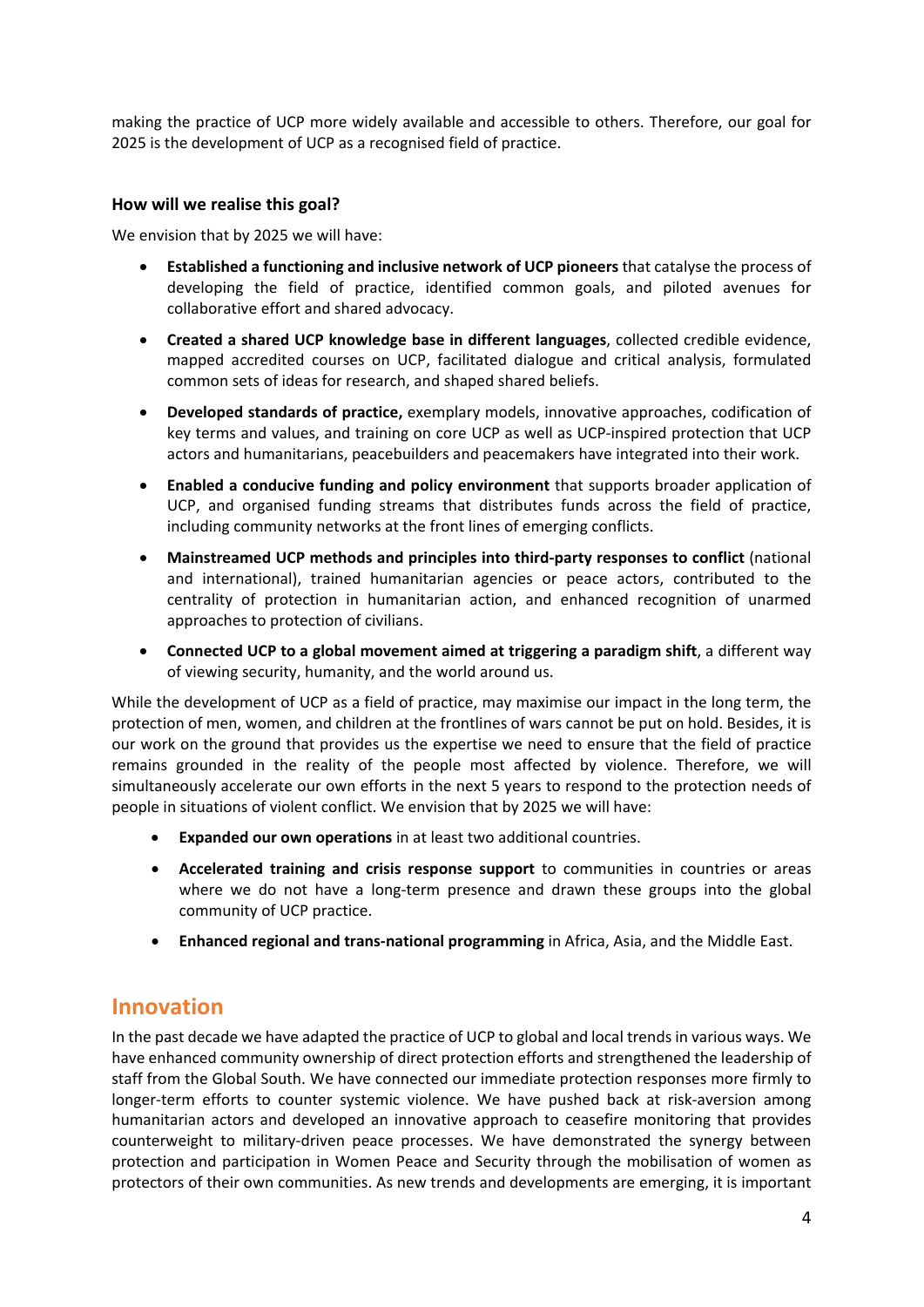for us to keep our own work and the broader UCP field of practice in step with the most urgent protection challenges that conflict-affected communities face. Three areas that we will pay particular attention to in the next 5 years are: power and privilege, climate disruption, and digital technologies.

**Climate disruption:** Wars and the military-industrial complex put a tremendous strain on the planet, accelerating climate disruption. At the same time, societies already in conflict – the places we work are particularly exposed and ill-equipped to meet the impacts of climate disruption. This means that violence prevention and climate protection are two sides of the same coin. While our teams have provided protection to communities coping with the effects of climate change for years, combatting climate disruption has not yet been central to the design of our projects. Moreover, the emerging field of UCP has yet to align its civilian protection efforts with the climate protection efforts of others and connect its model of 'security *with* people and planet' to the global climate movement. Amid climate chaos, the old story of 'security *from* people and planet' is no longer a viable option.

**Digital technologies** have made the chains of both violence and nonviolence longer, wider, and easier to access. For those affected by or actively resisting human rights violations, they present tremendous opportunities but also unforeseen threats. The use of social media to incite genocide or weaponize pandemic narratives against marginalised groups show that cyber space is a new warzone. Incidents of digital tracking of refugees and data leaks show a protection sector that struggles to keep up. The need for direct physical presence on the ground has not decreased because of increased virtual connectivity. Early warning data may be boosted by new technology, early response still requires direct action on the ground by trusted actors. At the same time, technology is changing the way our teams control rumours or conduct patrols. It is also changing the way communities respond to violence, often ill-equipped to deal with the threats that digital technologies present.

**Power and privilege** stand at the heart of every cycle of violence that we work to interrupt. The global #MeToo and Black Lives Matter movements have exposed racism and misogyny in all sectors of society, including the humanitarian sector. Calls for decolonising the humanitarian aid sector and the 'peace industry' are increasing. Whilst UCP can be described as a feminist and anti-racist approach to security, it is subject to the same structural challenges as most humanitarian work, including racism and power imbalances and the privileging of certain types of white, western masculinities and femininities. We believe that a more deliberate focus on decolonisation, gender equity and antiracism will allow us to wield our own power and privilege more responsibly and strengthen our efforts to transform power imbalances. It will also sharpen our focus on challenging the power at the heart of the world's many cycles of violence and foster a global community of UCP practice that embodies the change it wishes to see in the world.

### **What is our goal for 2025?**

Our goal for 2025 is increased impact of UCP in interrupting cycles of violence fuelled by climate disruption, digital technologies and power and privilege, and in catalysing innovative applications of nonviolence in the face of these cycles.

### **How will we realise this goal?**

We see an internal organisation and external programming component to all three areas of innovation. The *internal organisation component* focuses on enhancing our organisational capacity that will guide us in embodying the change we wish to see and minimising harm to the communities we work with and to ourselves.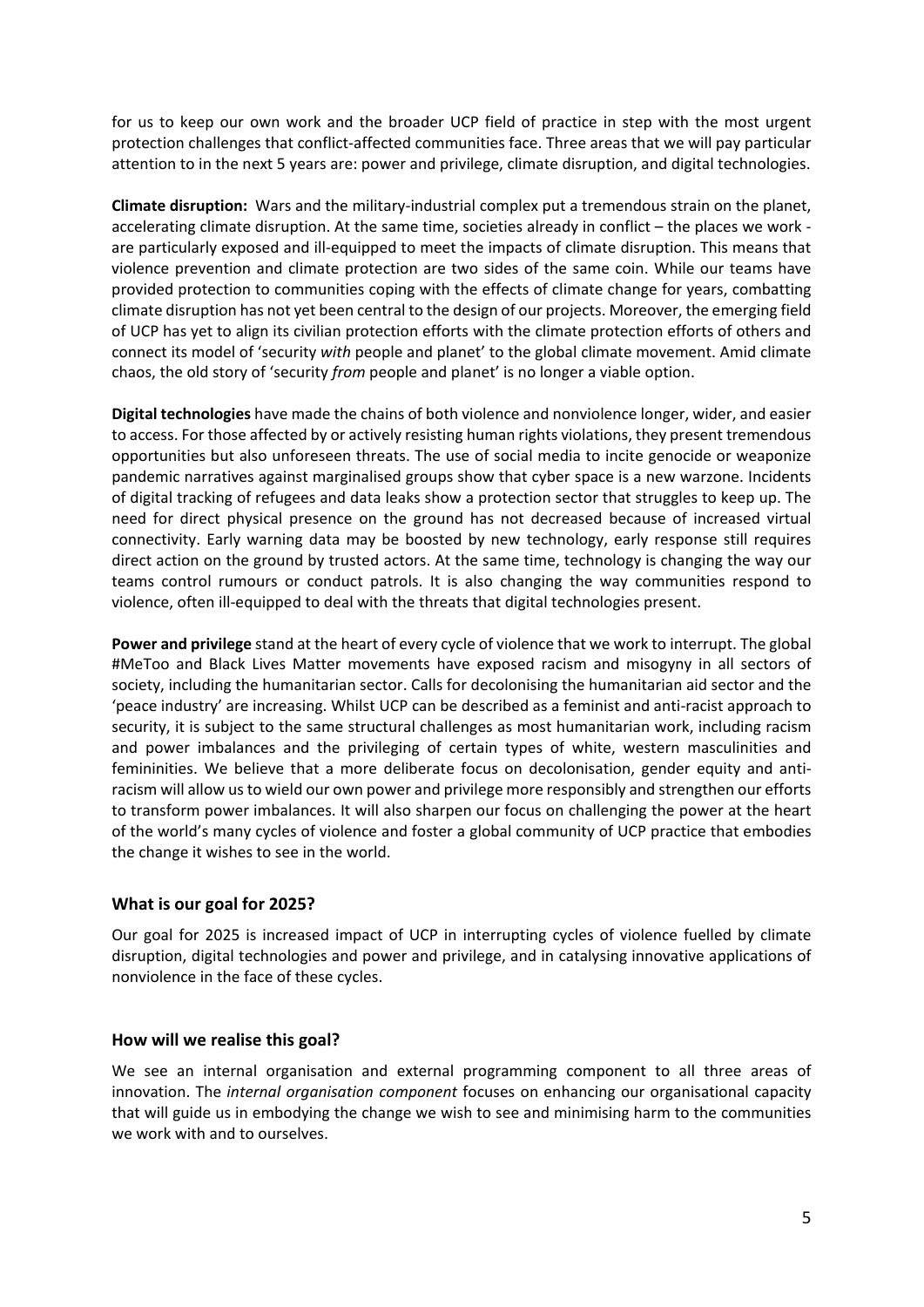- **Halved our carbon emissions by 2030** and influenced our ecosystems in all countries we operate in as active participants of a global community of practice.
- **Accelerated digital transformation** of our operations to increase efficiency, implemented and maintained minimum standards of digital hygiene, and capitalised on innovative technologies that enhance communication, learning, and crisis response.
- **Advanced organisational decolonisation** and strengthened the role of knowledge holders in the global community of UCP practice that embody emancipatory values and principles and transcend institutional hierarchies.
- **Mainstreamed the application of a climate disruption, digital technology, and intersectionality lens** in operations, fundraising, HR, and project development.

The *external programming component* focuses on innovative programming that is designed around climate disruption, digital technologies and/or power & privilege or use their lens as a force multiplier to maximise the impact of our current work.

- **Developed and tested a community-driven model for action** that maximises the apparent synergy between climate protection or disruption mitigation and UCP.
- **Redefined UCP practice in a digital age,** adapting UCP methods to meet the threats of cyber violence and cyber insecurity and understanding the impact of digital technologies on the notions of relationship, presence, and space.
- **Mainstreamed digital security in community (self-) protection** efforts.
- **Strengthened our role as a pioneer in meaningful localisation** within the global discourse and supported national or community peace infrastructures in addressing issues of power and privilege.
- **Refined and promoted UCP as a model of security that interrupts systems of oppression,**  including racism, misogyny, and colonialism.

## **Consolidation**

In the past decade Nonviolent Peaceforce has grown into a professional non-profit organisation with a unique civilian protection model and an annual budget of 20 million Euro. Driven by our values, we have moved closer to the world's hotbeds of violence and challenged ourselves to reach more people in need. We call this our *values-driven social entrepreneurship*. Driven by our principles, we have enhanced the quality of our work and our capacity to be responsible stewards of the resources we have been given. We call this our *responsible stewardship*. In the next 5 years we plan to take bold steps to bring the practice of UCP into the public domain and connect our work to a global nonviolent movement of change. We can only do this if we continue to consolidate the foundation of our organisation and foster a community of care among our staff, volunteers, partners, and supporters.

### **What is our goal for 2025?**

Our goal for 2025 is an organisational environment that holds responsible stewardship and social entrepreneurship in a dynamic embrace and unifies the broader movement of UCP that our founders envisioned with the organisation we have become.

### **How will we achieve this goal?**

Main priorities for strengthening our ability to be responsible stewards include the following: